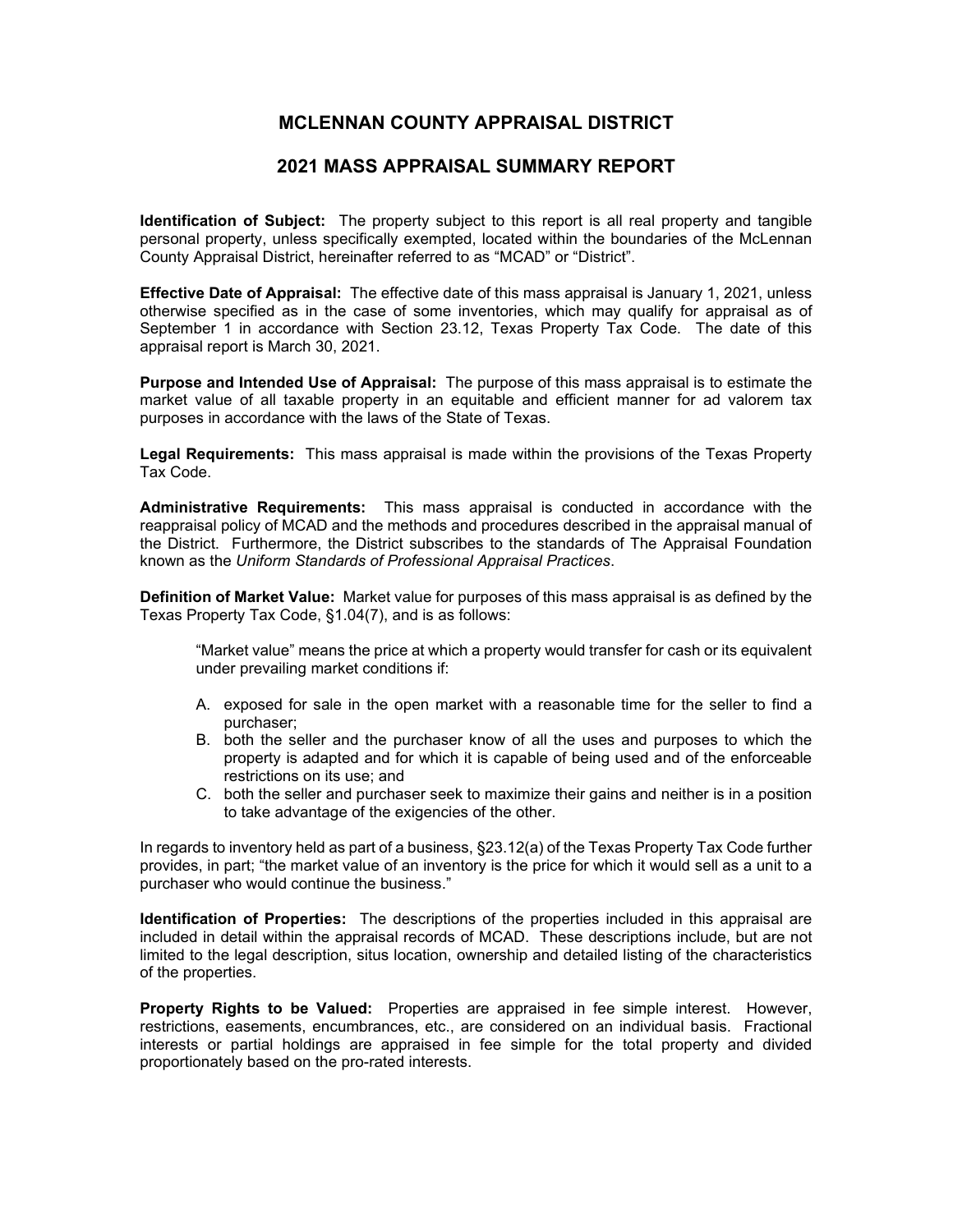**Assumptions and Limiting Conditions:** The District has taken reasonable steps to secure adequate funding; however fiscal restraints do impact the mass appraisal process. Limited resources and personnel are available to perform the appraisals; therefore, it is not possible to physically inspect every property included on the appraisal roll. When physical inspections were conducted on real property, they were generally performed with exterior review only. It is assumed that the interior conditions are consistent with the exterior condition. When physical inspections were made for the valuation of personal property, inspections were made of the entire facility if allowed by the owner or management of the business.

This mass appraisal has been made under the following additional assumptions and limiting conditions:

- It is assumed that the title to the properties is good and merchantable.
- No liability is assumed for matters of a legal nature.
- Assumptions made in the report are based on the best knowledge and judgment of the appraiser and are believed to be typical of the market.
- All properties are appraised as if free and clear of any or all liens or encumbrances, unless otherwise stated.
- Existence of hazardous materials or other adverse environmental conditions are not considered, unless otherwise indicated.
- Any drawings, photographs, plan, or plats are assumed to be correct and are included solely to assist in visualizing the property.
- It is assumed that there is full compliance with all applicable federal, state, and local regulations and laws, unless otherwise noted.
- No responsibility is assumed for hidden or unapparent conditions in the property that may affect its value.
- It is assumed that all required licenses, certificates of occupancy, consents or other administrative authority from local, state or federal governments can be obtained or renewed for any use on which the value estimate contained in this report is based.
- A specific survey and analysis of properties to determine compliance with the provisions of the Americans with Disabilities Act has not been performed and possible non-compliance has not been considered in valuing these properties.
- While it is believed all information included in the appraisal is correct and accurate; the appraiser does not guarantee such.

This report may not be used for any purpose or by any person other than the party to which it is addressed without the written permission of the McLennan County Appraisal District.

**Scope of Appraisal:** The scope of the appraisal relates to the nature of the appraisal assignment and the extent of collecting, confirming, and reporting the data, which provides the basis for the estimate of value.

The three generally accepted approaches to value are considered in estimating the market value for each property, with the most appropriate method given the greatest emphasis.

A market-based cost approach is considered the most appropriate for single family residential, most owner occupied commercial, and mobile homes since this method reflects the actions of buyers and sellers in the market, with some exceptions. This approach is based on the principal that a buyer will not pay more for a property than the cost of acquiring a vacant site and constructing a substitute structure of comparable utility, assuming no costly delays in construction.

The sales comparison method is used for vacant lots and land because it reflects the actions of the market place. Where there are no vacant lot sales, an allocation by abstraction is used to value land. Since these properties typically do not produce any income, the income approach to value is given minimal emphasis.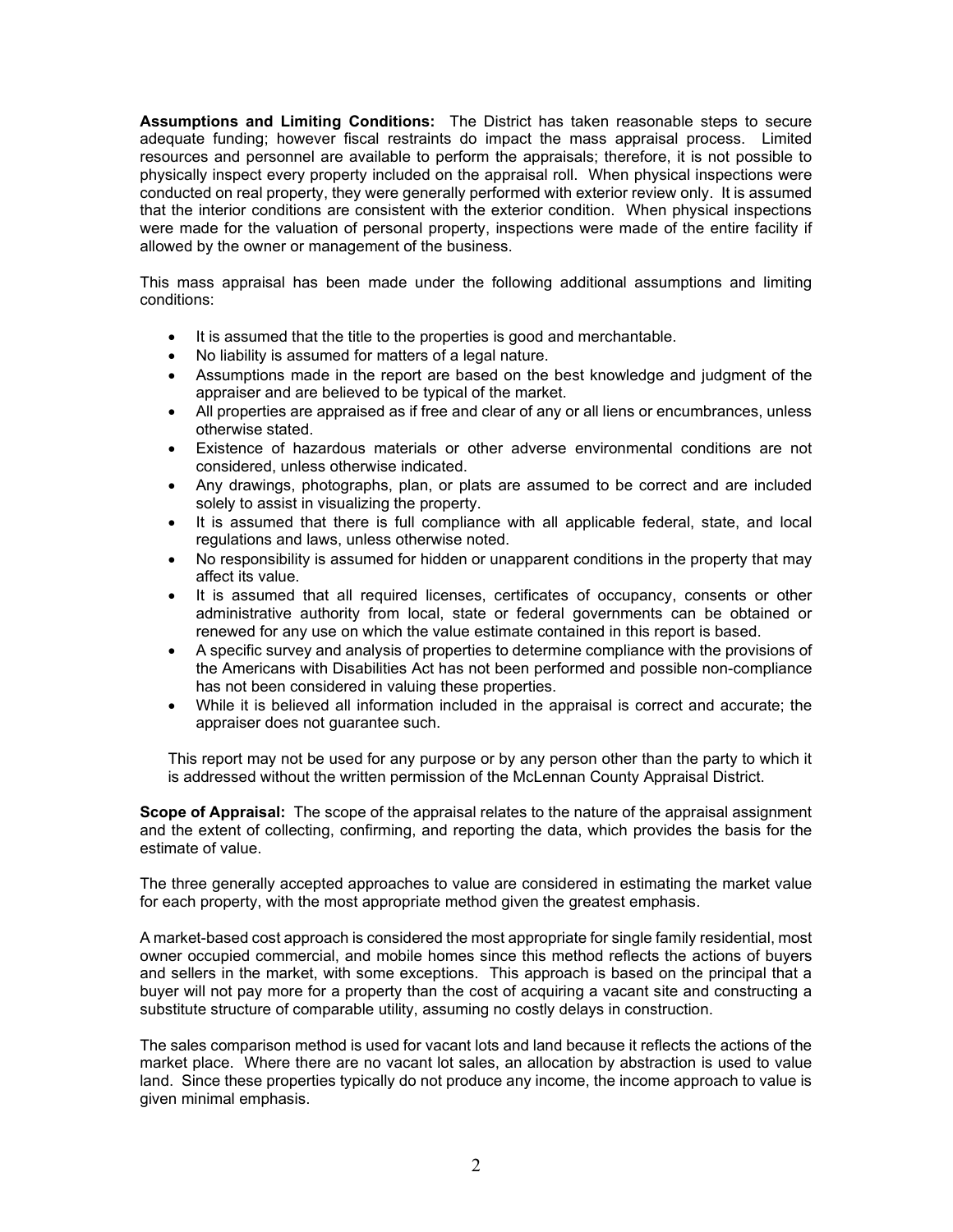The income approach is applicable to revenue producing property. It is based on the principal of present worth of future benefits. High‐valued commercial properties rarely sell and although difficult to obtain, Income information is usually the only available source of factual data.

In the event a property is unavailable for inspection and the owner has not supplied any information, the appraiser has estimated the measurements and condition of the improvements or a lump sum value for the property.

Personal property is appraised utilizing the cost approach to value. The market approach is used for some categories of personal property when available.

All appraisal estimates are made in compliance with requirements as provided in the Texas Property Tax Code.

This report is applicable to the following property types: single family and multifamily residential, vacant lots and acreage, farm and ranch properties, commercial and industrial properties, mineral, utility, business personal property and mobile homes.

**Personnel Resources:** The McLennan County Appraisal District staff consists of 40 full-time employees within the departments listed below.

- 4 Administration
- 10 Customer Service
- 9 Residential Valuation
- 6 Commercial Valuation
- 6 Personal Property Valuation
- 5 GIS Mapping

The administrative staff is responsible for overall planning, organizing, staffing, coordinating, and supervising MCAD and the appraisal activities. The appraisal duties are divided among three departments: Residential, Commercial, and Personal Property. The Residential Department is responsible for appraising all residential housing, and mobile homes in the District. The Commercial Department is responsible for appraising all commercial, industrial, utility, multi-family real property, excluding 4-plexes and smaller in the District. Land is appraised by both the residential and commercial departments. The Personal Property Department appraises business personal property. The Customer Service Department is responsible for exemptions, owner addresses, some data entry, and first response to the property owner. Several support staff are responsible for data entry and verification of data. The Chief Appraiser, Assistant Chief Appraiser and all appraisers are registered with the Texas Department of Licensing and Regulation. All but six of the twenty-one appraisers have obtained their Registered Professional Appraiser (RPA) certification.

The McLennan County Appraisal District contracts with Capitol Appraisal Group Inc. to appraise its personal property utility properties (Category J) as well as industrial properties for real and personal starting in 2021.

**Data Collection and Verification Resources:** The McLennan County Appraisal District is responsible for approximately 125,000 real and personal property accounts covering approximately 1,198 square miles. MCAD is responsible for appraising property for 44 entities comprised of twenty (20) school districts, twenty (20) cities, three (3) special districts, McLennan County and McLennan Community College. Appraisal records are maintained in a computer automated mass appraisal (CAMA) system.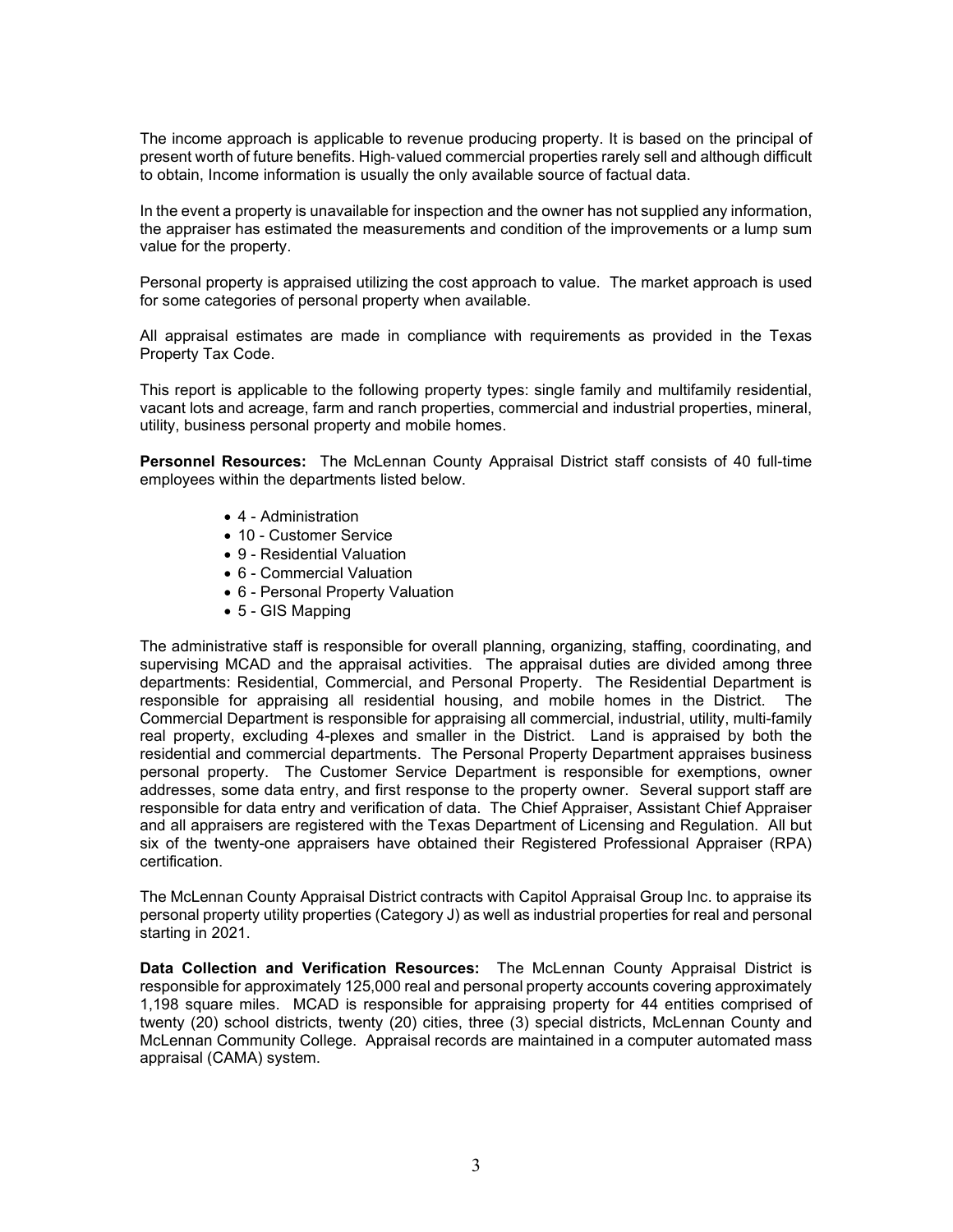Property characteristic data is recorded for each property to be appraised. Resources for the discovery, describing, and listing of property include, but are not limited to the following: field inspections by appraisal staff, renditions, deed records, plat records, and assumed name certificates filed for record with the McLennan County Clerk's office, city building permits, local fee appraisers, builders and realtors, newspaper publications, maps, aerial photography, various third party data sources and other appraisal records of the District.

Construction costs are gathered from available sources including, but not limited to the Marshall and Swift Valuation Service and local builders and developers for use in the cost approach to value.

Information for the sales comparison approach is gathered from properties within the appraisal district through the mailing of questionnaires to grantors and grantees, and all other available sources deemed reliable. Sales data is entered into the "Sales Module" of the appraisal database making it available for use by the appraisal staff. Sales are checked for validity by appraisal and clerical staff.

Rental rates, expenses and occupancy rates are gathered on income producing properties for use in the income approach to value through questionnaire mailings, owner filed property reports and telephone surveys. Income and expense information is entered into a spreadsheet database for analysis and use by district appraisers.

Information relating to business personal property is collected during the normal inspection process and through owner filed renditions and property reports. Costs are also researched for personal property using NADA Guides and other sources.

General trends in new construction techniques, construction costs, interest rates and other pertinent data are gathered from various sources such as trade journals, Marshall and Swift Valuation Service, university real estate research centers, and any other sources deemed appropriate and reliable.

**Preliminary Analysis:** A ratio analysis is performed for all types of property to determine the accuracy of schedules and properties that need visual inspection or reappraisal.

**Area Analysis:** MCAD appraises all properties that fall within the county limits. There are thirteen school districts that extend beyond McLennan County. The City of Waco is located in McLennan County, surrounded by several smaller cities. Waco has a population of approximately 140,000 which is about half of the total county population. Baylor University, with a student enrollment of approximately 16,800, is located in Waco. The area also contains a technical college, Texas State Technical College and a junior college, McLennan Community College.

With relatively low interest rates and a growing economy in Waco, new construction and market activity are increasing at a rapid rate in some areas.

**Neighborhood Analysis:** Neighborhood analysis examines how economic, social, physical, and governmental forces affect property values. The effects of these factors are used to identify neighborhoods. Properties whose values are influenced by the same economic, social, physical and governmental forces are grouped as neighborhoods. Included in the neighborhood analysis is the consideration of patterns of development and property use. Neighborhoods typically experience a three-stage cycle: development, stability, and decline.

**Highest and Best Use:** Highest and best use is the reasonably, probable and legal use of vacant land or improved property, which when physically possible, financially feasible, and appropriately supported, results in the highest value for the property. For improved properties, the highest and best use determination of a site is made both as if the site is vacant and as improved. The highest and best use for residential property that has a homestead exemption is by law its current use even though its highest and best use may be commercial or industrial.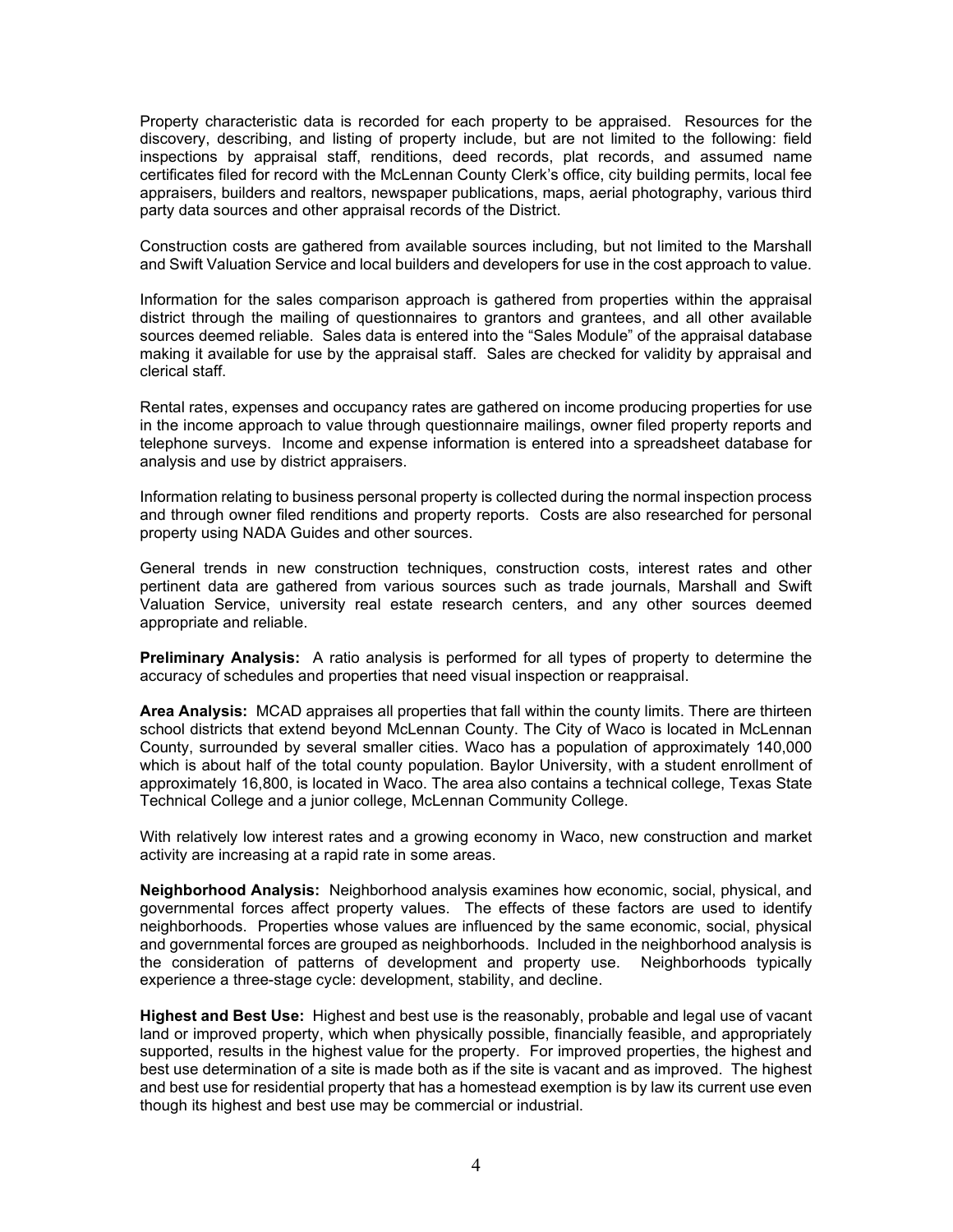**Data Collection and Validation:** Appraisers are assigned areas to work annually either by aerial photography or physical inspection. Although most inspections are performed as a drive-by, properties with changes such as additions, swimming pools, and etc. are conducted by an on-site inspection or aerial photos if the image allows. Properties where physical data has been questioned or requires reviewing, inspections may include confirming the dimensions of structures and/or a complete interior and exterior inspection. The field appraiser determines the extent of the inspection needed. A walk-through inspection is made on all new construction if possible. Physical characteristics such as size, quality of construction, detail and property amenities are determined during these inspections. Additionally, size is confirmed though sources such as building permits, construction plans, aerial photos and realtor information. All available and reliable resources are used in pursuit of accurate characteristic data for each property.

Recently sold properties, with high variances from typical sales ratios are site inspected or inspected by aerial photos to ensure proper classification and accurate characteristic descriptions prior to being used in ratio studies or being used to develop market value adjustment factors. They are also checked for any enhancements made prior to sale that may update effective age or change over all depreciation since the last inspection and appraisal.

**Depreciation:** Depreciation is the loss in value from replacement cost new of an improvement or personal property item due to physical deterioration, functional obsolescence and/or economic obsolescence. Each property, during the on-site review process, is assigned a depreciation factor based on the observed physical condition of the property. Additional adjustments may be made to the property for functional or economic obsolescence if conditions so warrant. Personal property is depreciated using the age-life method based on a typical economic life for each personal property component type.

**Testing:** Appraised values to sale price ratio studies are conducted to determine the accuracy of values in the District. All areas are tested every year based on the availability of sales information. Ratio tests are performed first to see if global or general adjustments should be made to the cost and/or depreciation schedules or if certain geographic areas or improvement subclasses require reappraisal. The final ratios are performed by school district and/or state code, where sales information is available. Stratification is performed to help in determining if certain valued properties need to be reappraised.